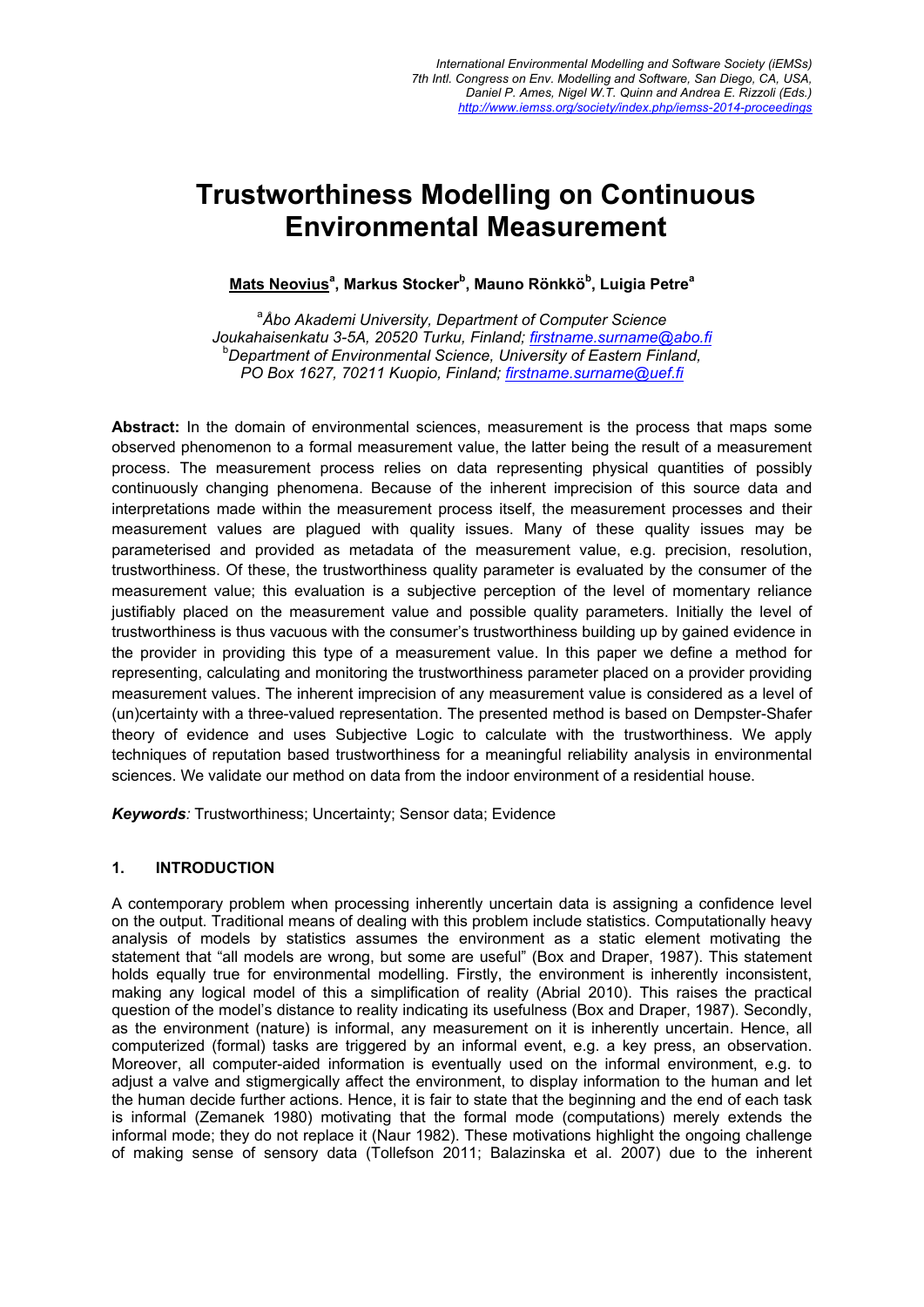presence of uncertainty in any meaningful computer-aided task. The problem domain described above is common to all domains processing vast amounts of continuous data with ever varying uncertainty levels for providing an output. Clearly, environmental modelling is such a domain. Experience-based reputation systems (Jøsang et al. 2007) is another one.

In this paper we present a method from experience-based reputation systems applied to the environmental modelling domain. The method relies on Subjective Logic (Jøsang et al. 1997, 2014), hereafter denoted SL, that is related to the Dempster-Shafer theory of evidence and it may be used to analyze Bayesian networks (Jøsang et al. 2006a). The proposed method addresses many challenges of environmental measurement, including those where the deviating quality of sensory observations is evident. Hence, this method is the contribution of this paper. The observation and process uncertainty are treated in the three-valued representation of SL featuring an extensive set of rules, including sequential and parallel composition of values. It is therefore very well suited for contemporary service oriented visions such as the "ModelWeb" (Bastin et al. 2013) or architectures alike the sentient object where one model may provide input to another (Biegel and Cahill 2004; Fitzpatrick et al. 2002; Coutaz and Rey 2002; Rey and Coutaz 2004; Gray and Salber 2001), depicted in Figure 1.



Figure 1: The Sentient Object model

This paper is organized as follows. Section 2 outlines the proposed method for deriving the trustworthiness of environmental measurement with a formal presentation of the foundations of experience-based trustworthiness and SL. Section 3 presents the result of this method when applied to an indoor environment of a residential house. Specifically, we present the result of calculating the indoor temperature of a residential house based on the weighted mean by trustworthiness of four temperature sensors and provide this result's trustworthiness. Section 4 discusses shortly the findings and Section 5 concludes the paper.

### 2. TRUSTWORTHINESS OF A MEASUREMENT VALUE

A measurement value is the output of a measurement process that maps a nonempty subset of observed properties of phenomena or provided output(s) of other measurement process(es) into more meaningful data with respect to the purpose of the measurement. Needless to say, that output abstracts (incorporates) all uncertainties of the underlying data and inaccuracies of the models. On this, trustworthiness as a quality parameter (Buchholz et al., 2003) is identified and noted as a complex parameter (Buchholz et al. 2003; Wegdam et al. 2007). Trustworthiness is considered either policy-based or experience-based (Bonatti et al. 2005). Policy-based is used when Boolean reasoning is applied while experience-based is used when the level is based on a priori recorded events, i.e. evidence. Hence, experience-based trustworthiness fits the domain of environmental modelling better.

We define (experience-based) trustworthiness as a parameter between the consumer (trustor) and the provider (trustee) in line with McKnight and Chervaney (1996) with the difference that the trustee may be a matter of any kind: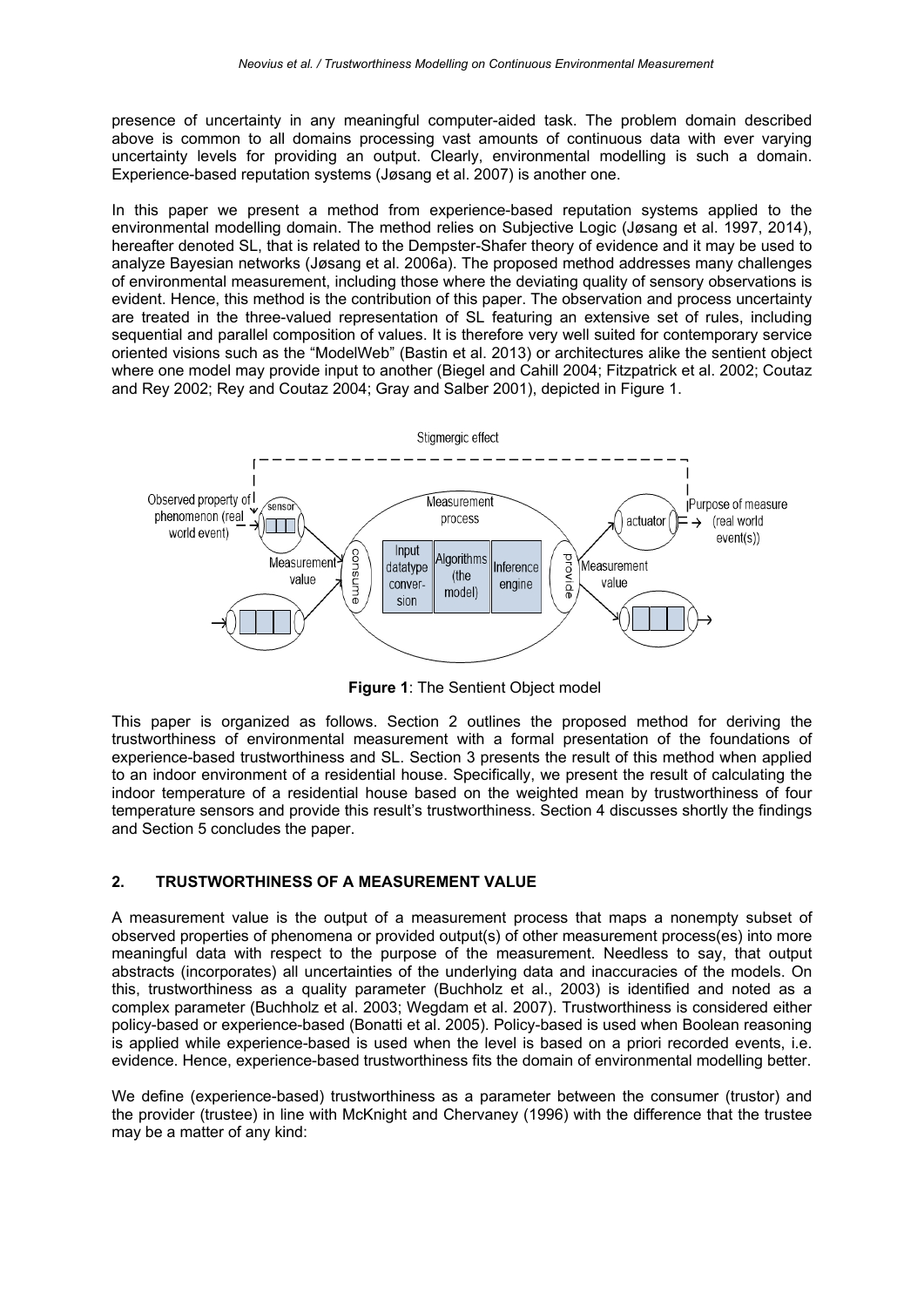Definition 1. Trustworthiness: "The extent to which a trustor is willing to depend on a trustee in a given proposition with a feeling of relative security, even though negative consequences are possible."

Some notable issues in this definition are that trustworthiness is a feeling of unwarranted expectations on the trustee, that it is proposition specific, and that it is relevant only when something can go wrong. As either the expectations of the trustor or the performance of the trustee may change, the level of trustworthiness is subject to continuous variations and is always incomplete, i.e. complete trustworthiness is a mere theoretical concept. This motivates the use of a continuously varying parameter to model trustworthiness derived from distinct experiences. Hence, trustworthiness is not uniform and cannot be statistically modelled. The next sections present a mathematical framework for trustworthiness.

### 2.1 Theory for a Three-valued Parameter

The theory is based on Dempster-Shafer theory of evidence where the set of possible exclusive and exhaustive outcomes of any event is  $X$ . The powerset  $2^X$  then denotes all combinations of outcomes, hereafter propositions. Let mass m denote the evidence in favour of a specific outcome with  $m: 2^X \rightarrow$ [0,1],  $m(\emptyset) = 0$  and  $\sum_{A \in \emptyset} m(A) = 1$ . This additivity is modelled on a mass space, e.g.  $X = \{x_1, x_2, x_3\}$ where the mass 'x<sub>1</sub> or  $x_2$ ' denote the certainty of not  $x_3$ , but not certain whether  $x_1$  or  $x_2$ , i.e. the mass of  $({x_1, x_2})$ . In addition to the mass m, the belief *bel* defined on  $A \subseteq X$  as  $bel(A) = \sum_{R \subseteq A} m(B)$ denotes the 'certainty' or 'evidence' in favour for the propositions A; for singleton  $\overline{A}$   $\overline{m}$  = bel. Plausibility  $pl$  denotes the maximal probability that the evidence gives rise to. We have that  $pl \geq bel$ and  $pl(A) = \sum_{A \cap B \neq \emptyset} m(B)$  and  $pl > bel$  whenever  $m(X) \neq 0$ . Moreover, let the complement of *bel* be  $\overline{bel}$  defined on  $\overline{A} \subseteq X$  where  $\overline{A} \cap A = \emptyset$  and  $\overline{A} \cup A = X$ , then the evidence against  $bel(A)$  is  $\overline{bel}(\overline{A})$ , i.e.  $pl(A) = 1 - \overline{bel}(\overline{A})$ . The difference between $bel(A)$  and  $pl(A)$  denotes the level of uncertainty, i.e. the level of lacking evidence in favour of or against a proposition. More elaborate explanations of these concepts in the context of trustworthiness may be found elsewhere (Neovius 2012; Neovius and Sere 2013).

#### 2.2 Experiences, their Type, Decay and Abstraction

An experience  $Exp$  captures the level of satisfaction in a proposition the trustor first-handedly perceived on the data provided by the trustee at a given time. We represent such an *Exp* formally by a four-tuple  $(\delta, \epsilon, \zeta, \eta)$  where  $\delta = true$  is the datum (typically time),  $\zeta$  is a proposition and  $\eta \in score$ . We write  $\epsilon_{index}$  when we indicate all experiences prior to *index* and only  $\epsilon$  for an arbitraryvalue. An agent's history is a set of such experiences, i.e.  $Exp^{T_1} = \{(\delta, \epsilon, \zeta, \eta)\}\$  where  $T_1$  is the agent in question. To acquire a specific projection of the experiences, we write  $Exp^{T_1}(sel_{\phi})$  where sel<sub>φ</sub> defines the projection, e.g.  $Exp^{T_1}(T_2, \epsilon_p, temperature) = \{(\epsilon, \eta)\}\$  where  $\epsilon_i \leq \epsilon_p$  for  $i = 0, 1, ..., p$ , i.e.  $\epsilon_n$  indicates the time for this snapshot and  $Exp^{T_1}(T_2, \epsilon_i, temperature) = \eta$  a specific experience.

Our method defines the score of an experience as a tuple ( $\alpha$ ,  $\beta$ ) where  $\alpha$  denotes satisfaction, and  $\beta$ denotes dissatisfaction. For  $(a, \beta)$  it holds that  $a, \beta \in [0, 1]$  and  $\alpha + \beta < 1$ ; much alike *bel* and  $\overline{bel}$  in Section 2.1. The possible subadditive feature enables uncertainty to be expressed on an experience where score  $n = (0, 0)$  is equal to no experience. Dually, absolute experiences are when scored either (1, 0) or (0, 1) and dogmatic when  $\alpha + \beta = 1$ . In addition, this type enables simple summation on the  $\eta$ -projection of any set of experiences with a given agent  $T_1$  so that initially  $\sum_{i=0}^p Exp^{T_1}(T_2,\epsilon_i,\zeta)=(0,0)$ indicates no evidence. Adding experiences observed at  $\epsilon_p$  by  $T_1$  is straightforward,  $Exp^{T_1}(\epsilon_p)$  =  $Exp^{T_1}(\epsilon_{n-1}) \cup \{(\delta, \epsilon_n, \zeta, \eta)\}\$  when  $0 < p$ .

Decay of an experience is motivated by that newer experiences should weigh more than older. Critical for decay is to recognise the independence of  $\alpha$  and  $\beta$ , i.e. that decay must not subvert the experience, merely reduce its weight. Here, formal treatment of subadditivity in terms of uncertainty is fundamental. Let  $0 \le \lambda \le 1$  be a decay factor (one of possibly many) on the experiences. Realistically, consider  $\lambda$  a factor on decay by time, i.e.  $\lambda^{\epsilon_p-\epsilon}$ . The decayed experiences at  $\epsilon_i$ , identified by prefix  $d_{\epsilon_i}$ are  $d_{\epsilon_j}(Exp^{T_1}) = \{(\delta, \epsilon, \zeta, \lambda^{\epsilon_j - \epsilon} * \eta)\}\$ and with projections,  $d_{\epsilon_k}(Exp^{T_1}(T_2, \epsilon_k, \zeta)) = \{(\epsilon_i, \lambda^{\epsilon_k - \epsilon_i} * \eta)\}\$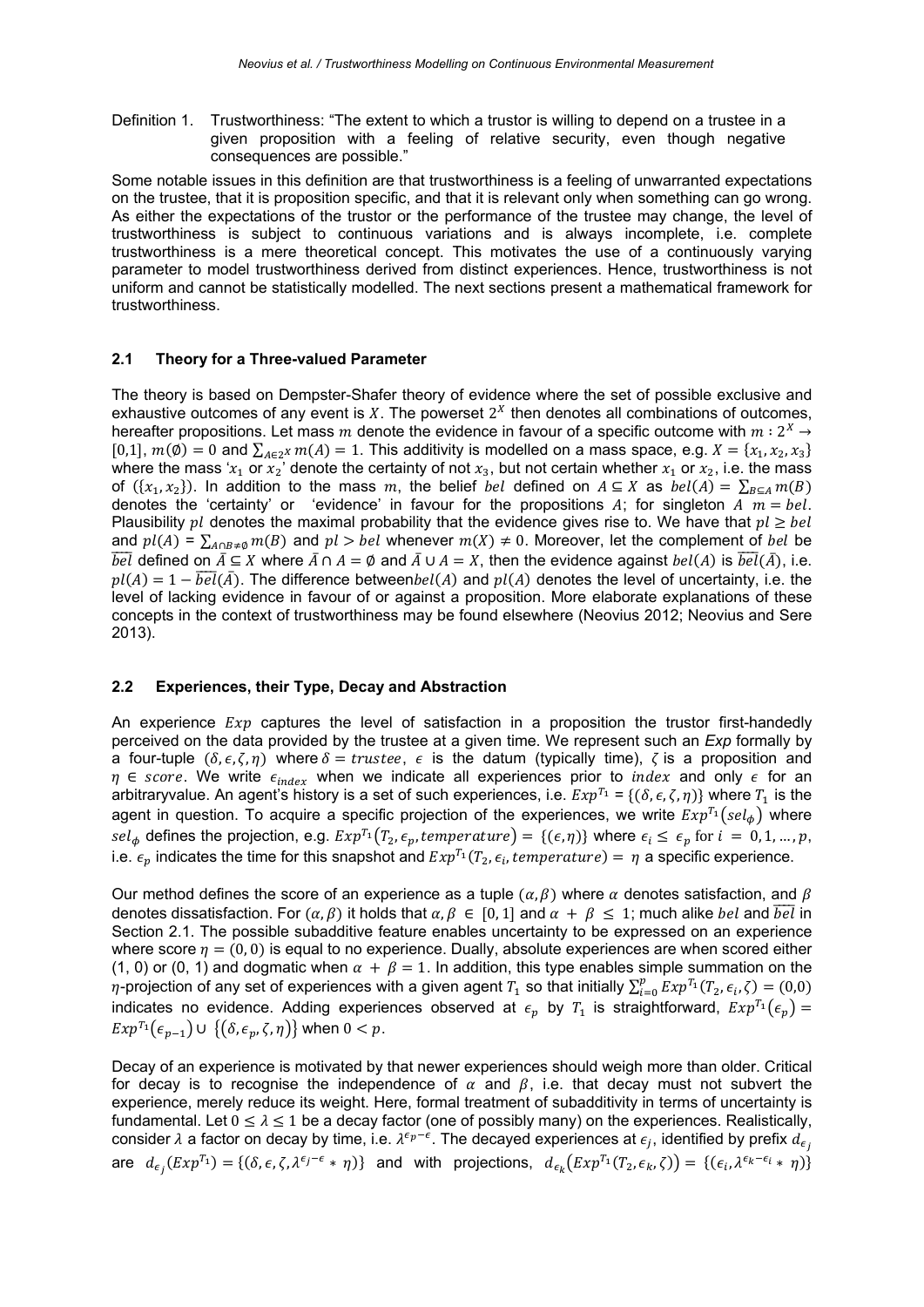where  $i \leq k$ . Thus, the closer  $\lambda$  is to 1, the less 'forgetting' is imposed with  $\lambda = 1$  indicating no decay (consistent setting) and  $\lambda = 0$  full decay (stochastic setting). Abstraction Abs of experiences is the merger of the scores, formally denoted in function 1.

$$
Abs_{\epsilon_{k}}(Exp^{T_{1}}(T_{2}, \epsilon_{k}, \zeta)) = \sum_{i=0}^{k} d_{\epsilon_{k}}(Exp^{T_{1}}(T_{2}, \epsilon_{i}, \zeta))
$$
\n(1)

Thus, abstraction provides a mathematical sound decayed pair ( $\alpha^{Abs}, \beta^{Abs}$ ) that indicates the weight between satisfactory and unsatisfactory observations.

#### 2.3 Subjective Logic

SL is probabilistic logic based on the Dempster-Shafer theory of evidence. SL expresses the level of trustworthiness on a frame of discernment, i.e. on a proposition among the exclusive and exhaustive frame of possible outcomes. Recall Section 2.1, let this frame be X with cardinality  $c = |X|$  and  $c \ge 2$ . An opinion on this frame is a 3-tuple  $(\vec{b}, u, \vec{a})$  of a belief mass vector, uncertainty mass scalar and base rate vector a in a c-nomial barycentric coordinate system. The vectors  $\vec{b}$  and  $\vec{a}$  are vector-valued functions on the propositions of  $X = \{x_1, x_2, x_3\}$  with range  $[0,1]^c$  and  $\sum_{x_i \in X} \vec{b}(x_i) \leq 1$ , e.g.  $(\vec{b}(x_1), u, \vec{a}(x_1)), (\vec{b}(x_2), u, \vec{a}(x_2)), (\vec{b}(x_3), u, \vec{a}(x_3))$  for  $c = 3$ . Coarsening this to a binomial opinion  $c = 2$  is straightforward by partitioning X to  $X = \{x, \bar{x}\}\$  with a binomial opinion  $\omega$  of  $\vec{b}(x)$ ,  $u, \vec{a}(x)$  where disbelief is  $\vec{b}(\bar{x}) = 1 - \vec{b}(x) - u$ , or equivalently  $\sum_{\bar{x} \in X} \vec{b}(\bar{x})$  and  $\vec{b}(x) + \vec{b}(\bar{x}) + u = 1$ . Based on such a binomial opinion the posterior expectation value  $E(\omega)$  is defined as  $E(\omega) = \vec{b}(x) + u * \vec{a}(x)$  denoting the most likely outcome given the evidence. The level of binomial trustworthiness can be illustrated by a triangle with vertices  $bel$ .  $\overline{bel}$  and u, trinomial trustworthiness by a tetrahedron and an n-nomial in an n-dimensional barycentric coordinate system.

SL features a set of functions to calculate with distinct opinions. The most central include multiplication / comultiplication and consensus / discounting. The functions are found elsewhere (Jøsang and McAnally 2004; Jøsang 2001). For brevity, consider two disjoint frames  $X = \{x, \bar{x}\}\$ and  $Y = \{y, \overline{y}\}\$  by agent  $T_1$  on  $T_2$  then multiplication is  $\{(x, y)\}\in X\times Y$  and comultiplication is  $\{(x, y), (x, \bar{y}), (\bar{x}, y)\}\in X\times Y$ , i.e. composing the frames by proposition. Discounting and consensus operate on one frame and one subject where discounting is when agent  $T_1$  relies on  $T_2$  to recommend another agent  $T_3$  providing the experiences in case the trust of  $T_2$  in  $T_3$  is discounted by the trust of  $T_1$ in  $T_2$ . Consensus is when  $T_1$  has experiences of one proposition on several agents, e.g.  $T_1$  has experiences of  $x \in X$  regarding  $T_2$  and  $T_3$  recommending say  $T_4$ , then consensus consists in the merger of  $T_2$  and  $T_3$  experiences in  $T_4$ . Functions for discounting and consensus are found elsewhere (Jøsang et al. 2006b). If the opinions are dogmatic ( $u = 0$ ), SL behaves as 'traditional' probabilities and if the opinions are absolute  $(\vec{b}(x) \in \{0, 1\})$  and  $u = 0$ ) SL behaves as Boolean logic.

A binomial opinion  $\omega$  in SL is related to abstracted experiences score ( $\alpha^{Abs}$ ,  $\beta^{Abs}$ ) by the mapping function (2), originally proposed by Jøsang et al. (1997) and later elaborated by Jøsang et al. (2006a). In this mapping, W denotes the non-informative prior weight that when  $W > 0$  assures a level of uncertainty, i.e.  $u > 0$ . Typically  $W = 2$  as of binomiality and equal initial distribution in a beta probability density function (Βpdf). The relation with the experiences is thus evident and the  $(\alpha^{Abs}, \beta^{Abs})$  may illustrate the trustworthiness as a Bpdf with inputs defined  $(\alpha^{Abs} + W * a, \beta^{Abs} + W *$  $(1 - a)$ ). Thus, with  $W = 2$  and  $a = 0.5$  the initial distribution is even, denoting that all propositions are equally possible; or denoting the situation of "do not know" as for full uncertainty.

$$
\omega \begin{cases}\nb = \frac{\alpha^{Abs}}{\alpha^{Abs} + \beta^{Abs} + W} & \alpha^{Abs} = \frac{Wb}{u} \\
d = \frac{\beta^{Abs}}{\alpha^{Abs} + \beta^{Abs} + W} \Leftrightarrow & \beta^{Abs} = \frac{Wd}{u} \\
u = \frac{W}{\alpha^{Abs} + \beta^{Abs} + W} & a = base \ rate \\
a = base \ rate\n\end{cases}
$$
\n(2)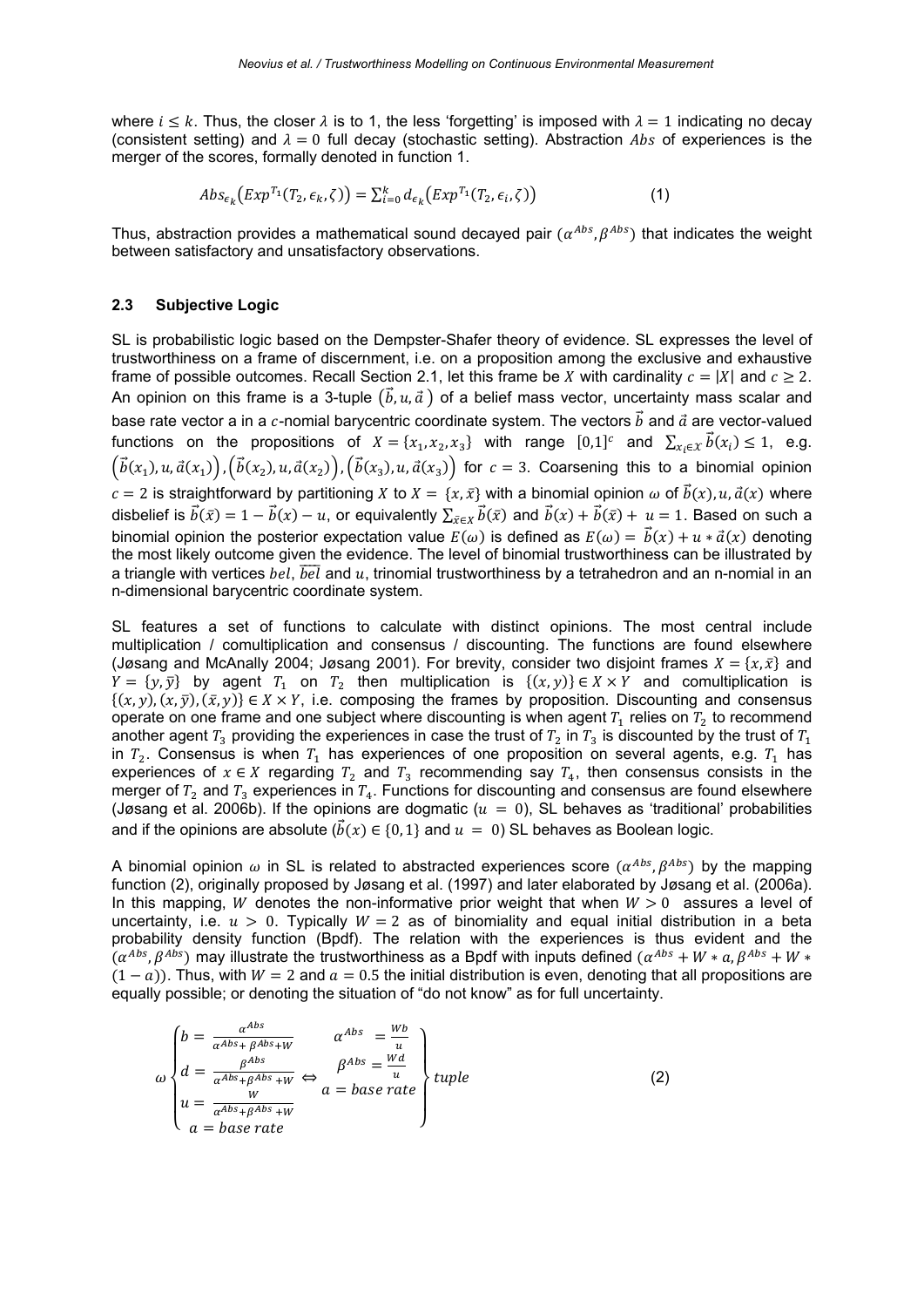#### 3. CASE STUDY: INDOOR TEMPERATURE MEASUREMENT

As a proof of concept, we have applied the presented method of calculating a level of trustworthiness on an indoor dataset obtained from four disjoint measurement processes that provide time-stamped temperature values. The frequency of indoor measurement values is 10 seconds on a time span of one year, with a varying level of incompleteness. The frequency of outdoor measurement value is 1 day. The goal of the study is to acquire the most probable indoor temperature by calculating the weighted mean of the measurement values by their trustworthiness. Thus, the method recognises unreliable processes and weighs their values accordingly. Due to decay  $\lambda$ , transient errors are captured where the process can recover its level of trustworthiness. We have defined the experience (value) score evaluation by the three-sigma rule of standard deviation from the normal distribution of the posterior weighted mean. Hence, the level of deviation of each measurement value from the weighted mean defines its evaluation score. We discarded absent values and measurement values not in the interval [-50°C, 50°C], e.g. the dataset contained a faulty (impossible) reading -49950°C that due to its level would have significantly affected the analysis.

From the trustworthiness perspective, as all indoor measurement values are of temperature, they all evaluate the same proposition. The exclusive and exhaustive scores denote the level of trustworthy and untrustworthy, respectively. Hence, the  $(\alpha, \beta)$  notation qualifies where the levels are defined by the three-sigma deviation rule from the weighted mean. With one data point every 10 seconds and  $\lambda = 0.95$  per second, an observation weighs ~60% of its original weight when recorded and 0.2% after 2 minutes enabling, thus, prompt reaction to errors. This is illustrated in Figure 2, where the primary vertical axis denotes the trustworthiness level, the secondary vertical axis denotes the temperature °C, and the horizontal axis denotes time as mm.dd.yyyy hh:min.



Figure 2. Indoor temperature and measurement processes' trustworthiness in June

The abbreviations in the legend of Figure 2 are as follows. On the left scale: FiPl = fireplace sensor, LiRo = living room sensor, Hallway = hallway sensor, BedR2ndF = bedroom  $2^{nd}$  floor sensor; and on the right scale: Mean temp. = mathematical mean temperature in  $\degree$ C, Daily mean = the daily mean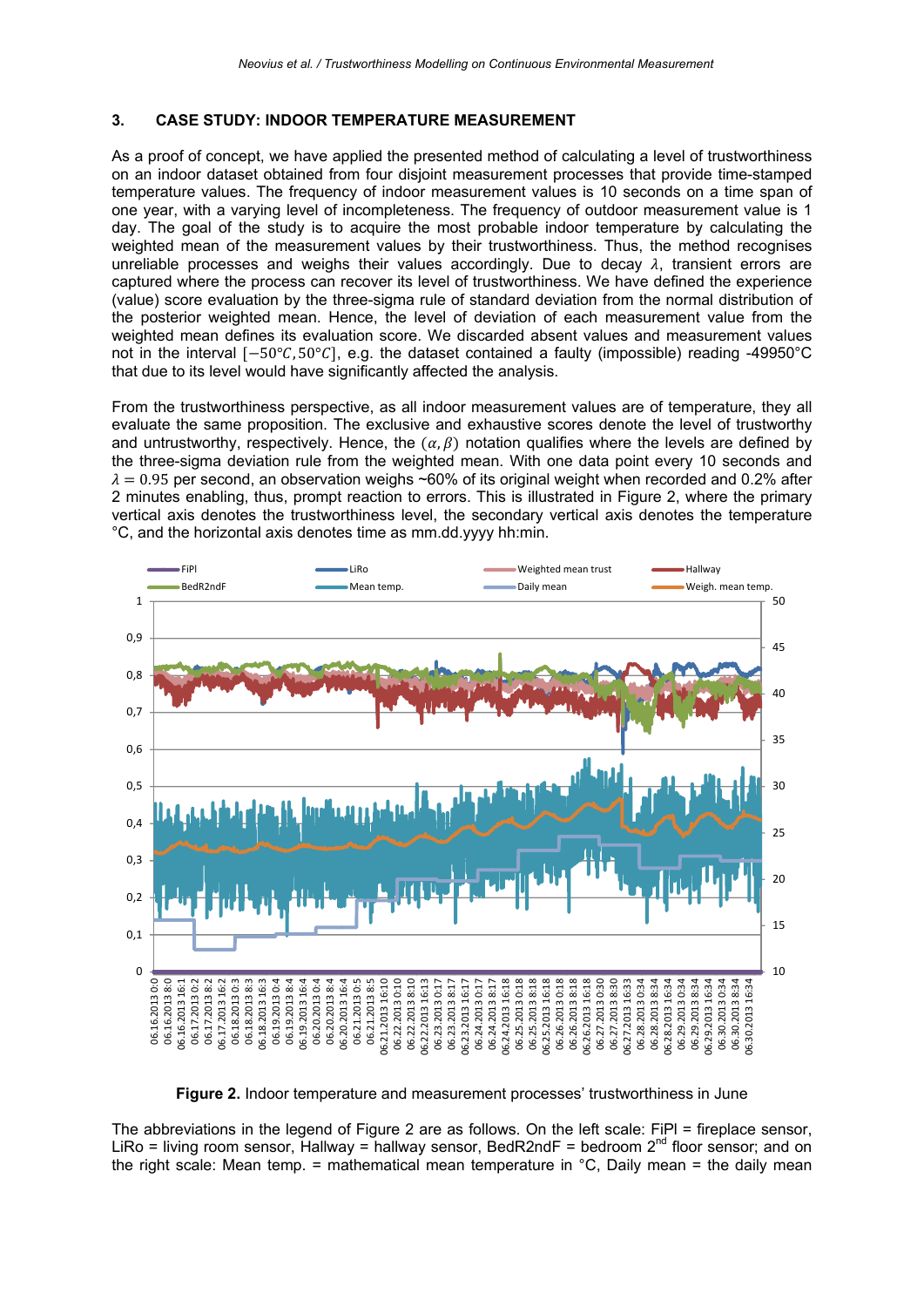temperature outdoor in °C and Weigh. mean temp. = the weighted mean temperature in °C. What the plot reveals is that, once the outdoor temperature (daily mean) exceeds approximately 19°C, the trustworthiness levels start to deviate. This holds true when inspecting the raw data, with the conclusion that LiRo and BedR2ndF correlate and vary more heavily depending on the time of day and outdoor temperature, whereas Hallway is more stable. To illustrate this we select the timespan of late June 2013, when the outdoor temperature at the location of the house was over the adjusted indoor temperature, thus resulting in deviations in the level of trust. Contrary, the levels of trustworthiness are more stable if the timespan were in, for example, October. A trustworthiness score for the weighted mean cannot be provided as this is up to the consumer of this reading to decide. However, if this were needed, the weight of each trustworthiness level should be taken into account.

A straightforward function for this could be  $\sum \Bigl(E\left(\vec{b}(x_i)\right)\Bigr)^2$  /  $\sum E\left(\vec{b}(x_i)\right)$  for  $i~=~1,...,n$  readings; this is the curve of the weighted mean trust in Figure 2. We stress that this is only for illustrative purposes.

### 4. DISCUSSION

This paper proposes a continuous method for evaluating trustworthiness of environmental measurement processes. A central aspect of trustworthiness is claimed to be the level of uncertainty. Objections on the means and validity of uncertainty are valid. Such an objection can always be raised when a method is applied on a changing phenomenon, such as the environment. For a non-dynamic (static) phenomenon, a level of trustworthiness could be acquired quantitative analysis given a formal model. However, as the environment considered as ever changing and given the lack of a formal model of this, quantitative analysis does not suffice. Yet the mathematical framework basing on Dempster-Shafter theory of evidence and Subjective Logic is sound with respect to analysing uncertainty. The proposed approach considers a dynamic level trustworthiness acknowledging that defining correctness (the model) is a serious challenge (Parnas 2010) and is impossible for informal events. Hence, as uncertainty is inherent, we argue that it must be treated in its own right without abstraction or assumption in a dynamic manner. For this, we argue that the presented method qualifies well; motivated by the initial results on the case presented in this paper.

For environmental modelling, uncertainty is inherent and it is continuously varying. Consider for example the observed temperature data as considered in this paper. For this, the spatial positioning of the sensor is critical, as some indoor locations are subject to greater variations, e.g. exposed to the sun, next to the oven, in the sauna etc. Yet, these measurement values may provide highly trustworthy readings most of the time, with deviations under specific conditions. Hence, the level of trustworthiness on a value is context-dependent. Deriving the context and reasoning on this is a research filed of its own, not considered further here. However, regardless of the context, common to methods considering trustworthiness is that the consumer of the data needs to react to variations (in quality or context) promptly, by adjusting the level of trustworthiness. The proposed method on trustworthiness is very apt for this, abstracting the reason of variation and acknowledging that the source may not be aware of its decreased ability to provide trustworthy data. The only restriction recognised on the method is that the logical topology of the measurement processes needs to be a polytree (Neovius 2012), i.e. an undirected acyclic graph.

Criticism regarding the output of the method as some value without semantics is void. This is because the expectation value in SL maps any opinion to a dogmatic (probabilistic) value. Questioning what the weighted mean actually means may also arise. As for uncertainty, we cannot give a definitive answer, having to state that the weighted mean output is the most probable measurement value with respect to the parameters and their a priori behaviour. Here the parameters include decay  $(\lambda)$  and all the other interpretations made by the method.

### 5. CONCLUSION AND FUTURE WORK

This paper presented a novel method for calculating with uncertainty on continuous and ever changing values. The method is based on Dempster-Shafer theory of evidence and Subjective Logic. The central concept is that of an experience that is represented as a four-tuple, functioning as the recorded entity. From a set of such experiences, we show how an abstracted score tuple ( $\alpha^{Abs}$ ,  $\beta^{Abs}$ )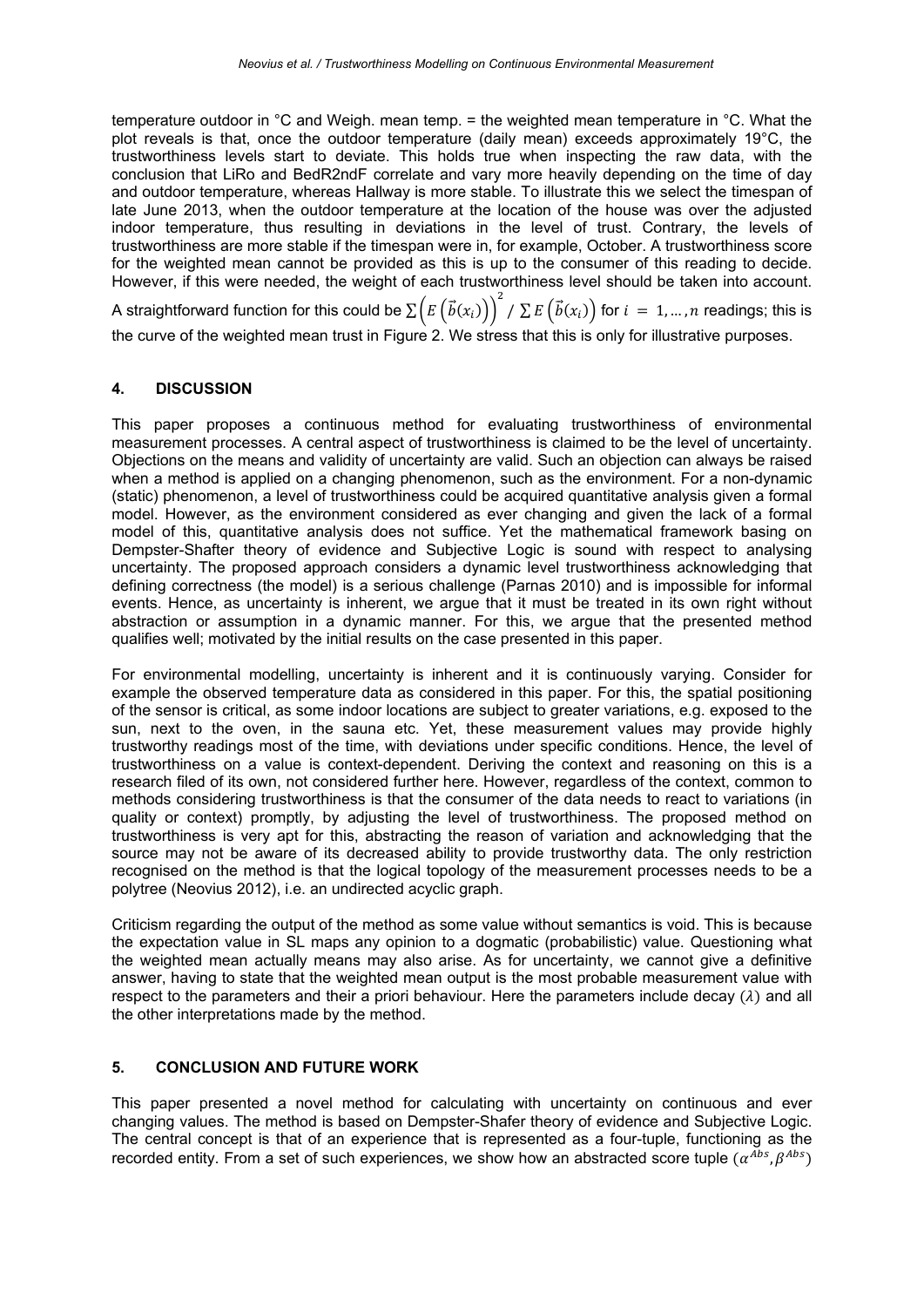as defined by function (1) may be derived by computationally light summation. The abstract score may be visualised as a Beta probability density function. Moreover, the abstracted score  $(\alpha^{Abs}, \beta^{Abs})$ can be transformed into the three-valued opinion  $(\omega)$  by a mapping function (2). The opinion representation feature many sound means of treating networks of agents with assigned trustworthiness scores in the Subjective Logic.

Scaling the method from an indoor environment to a larger domain is possible. As part of future work we plan to apply the method to evaluate vast amounts of data, e.g. city-wide observations capturing the microclimate, participatory sensing and ultimately as part of the social computer (Giunchiglia and Robertson 2010). From a mathematical point of view, we see no obstacles for this; computationally the method is light. Socially however, difficulties are many. Likely difficulties arise in the evaluation of loosely coupled data in case a stance needs to be taken on whether or not similar data can be used for evaluation. In such cases, the preferences of the perceiver are also a factor as is the preserving of intimacy of the provider. Thus, the challenges are great but so are the possibilities.

### 6. ACKNOWLEDGEMENTS

This research is funded by the Academy of Finland project "FResCo: High-quality Measurement Infrastructure for Future Resilient Control Systems" (Grant numbers 264060 and 263925).

## 7. REFERENCES

- Abrial, J-R. 2010 Modeling in Event-B: System and Software Engineering. Cambridge University Press.
- Balazinska, M., A. Deshpande, M. Franklin, P. Gibbons, J. Gray, S. Nath, M. Hansen, M. Liebhold, A. Szalay, and V. Tao. 2007. Data Management in the Worldwide Sensor Web. Pervasive Computing, IEEE, 6(2): pp. 30 – 40.
- Bastin, L., Cornford, D., Jones, R., Heuvelink, G., Pebesma, E., Stasch, C., Nativi, S., Mazzetti, P., Williams, M. 2013. Managing Uncertainty in Integrated Environmental Modelling: The UncertWeb framework. Environmental Modelling and Software, vol. 39, pp. 116 – 134.
- Biegel, G., Cahill, V. 2004. A Framework for Developing Mobile, Context-aware Applications. In Proceedings of the Second IEEE international Conference on Pervasive Computing and Communications (Percom'04).
- Bonatti, P. Duma, C., Olemdilla, D., Shahmehri, N. 2005. An Integration of Reputation-based and Policy-based Trust Management. In Proc. Semantic Web and Policy Workshop.
- Box, G.E.P., Draper, N.R. 1987. Empirical Model-Building and Response Surfaces. Wiley.
- Buchholz, T., Küpper, A., Schiffers, M. 2003. Quality of Context Information: What it is and why we need it. In proc. of the 10th HPOVUA workshop.
- Coutaz, J., Rey, G. 2002. Foundations for a Theory of Contextors. In Proceedings of the Fourth International Conference on Computer-Aided Design of User Interfaces.
- Fitzpatrick, A., Biegel, G., Clarke, S., Cahill, V. 2002. Towards a Sentient Object Model. In Workshop on Engineering Context-Aware Object Oriented Systems and Environments.
- Giunchiglia, F., Robertson, D. 2010. The Social Computer: Combining Machine and Human Computation. Ingegneria e Scienza dell'Informazione, University of Trento, Technical Report DISI-10-036.
- Gray, P., Salber, D. 2001. Modelling and Using Sensed Context Information in the Design of Interactive Applications. In Proceedings of the 8th IFIP international Conference on Engineering For Human-Computer interaction.
- Jøsang, A. 1997. Artificial Reasoning with Subjective Logic. In Second Australian Workshop on Commonsense Reasoning.
- Jøsang, A. 2001. A logic for uncertain probabilities. Int. J. Uncertain. Fuzziness Knowl.-Based Syst., vol. 9, no. 3, pp. 279 - 311.
- Jøsang, A., McAnally, D. 2004. Multiplication and Comultiplication of Beliefs. International Journal of Approximate Reasoning, vol. 38, no. 1, pp.19-51.
- Jøsang, A., Hayward, R., Pope, S. 2006a. Trust network analysis with subjective logic. In Proceedings of the 29th Australasian Computer Science Conference, vol. 48, pp. 85 - 94.